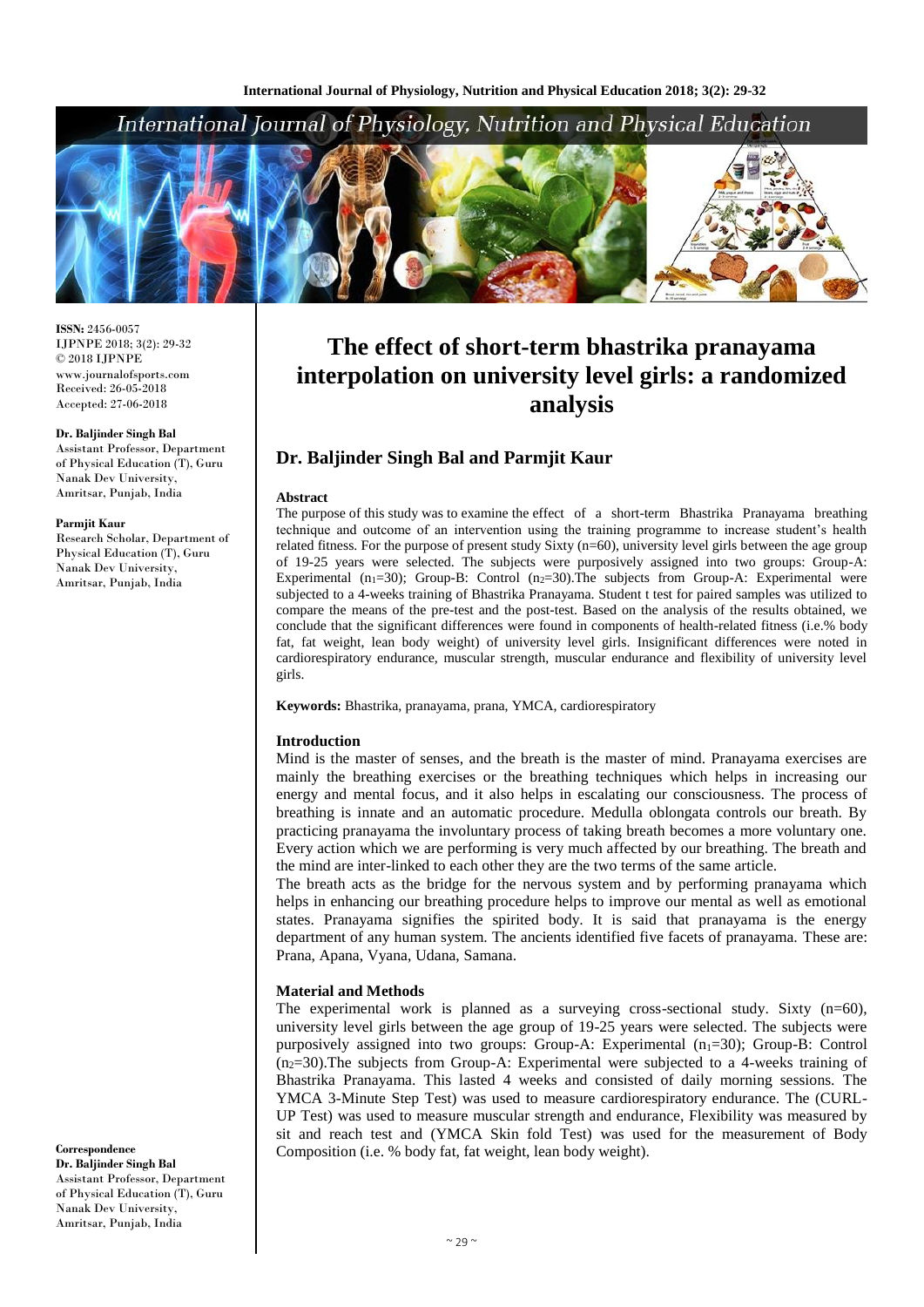| Table 1: Details of 4-Weeks Bhastrika Pranayama Training Programme |  |  |
|--------------------------------------------------------------------|--|--|
|--------------------------------------------------------------------|--|--|

| 4-weeks Bhastrika Pranayama Training |                                           |                       |                 |  |  |
|--------------------------------------|-------------------------------------------|-----------------------|-----------------|--|--|
| Week                                 | <b>Schedule</b>                           | <b>Time</b>           | <b>Duration</b> |  |  |
| 1 <sup>st</sup> Week                 | Preliminary Yogic Exercises               | 5 minute<br>20 minute |                 |  |  |
|                                      | Practice of Bhastrika Pranayama (9X1 Set) | 10 minute             |                 |  |  |
|                                      | <b>Relaxation Posture</b>                 | 5 minute              |                 |  |  |
| $2nd$ Week                           | Preliminary Yogic Exercises               | 5 minute              | 25 minute       |  |  |
|                                      | Practice of Bhastrika Pranayama (9X1 Set) | 15 minute             |                 |  |  |
|                                      | <b>Relaxation Posture</b>                 | 5 minute              |                 |  |  |
| 3rdWeek                              | Preliminary Yogic Exercises               | 5 minute              | 30 minute       |  |  |
|                                      | Practice of Bhastrika Pranayama (9X1 Set) | 20 minute             |                 |  |  |
|                                      | <b>Relaxation Posture</b>                 | 5 minute              |                 |  |  |
| $\overline{4}^{\text{th}}$ Week      | Preliminary Yogic Exercises               | 5 minute              | 35 minute       |  |  |
|                                      | Practice of Bhastrika Pranayama (9X1 Set) | 25 minute             |                 |  |  |
|                                      | <b>Relaxation Posture</b>                 | 5 minute              |                 |  |  |

#### **Statistical Analyses**

Student's t-test for independent data was used to assess the between-group differences and for dependent data to assess the Pre-Post differences. To test the hypothesis, the level of significance was set at 0.05.

#### **Results**

Table 2. Mean values  $(\pm SD)$  and Paired Sample t-test of Components of Health-Related Fitness (i.e., Cardiorespiratory Endurance, Muscular Strength, Muscular Endurance, Flexibility, % Body Fat, Fat Weight and Lean Body Weight) in Experimental and Control group (n=30 each) before (Pre) and after (Post) 4-weeks Bhastrika Pranayama Training Programme (Experimental group only).

| <b>Variables</b>            | Group        | <b>Pre-Test</b>      | <b>Post-Test</b> | t-value | p-value   |
|-----------------------------|--------------|----------------------|------------------|---------|-----------|
| Cardiorespiratory Endurance | Experimental | 1345.80±141.53       | 1346.20±141.63   | 0.7661  | 0.4498    |
|                             | Control      | $1256.13 \pm 194.66$ | 1255.77±194.33   | 1.0176  | 0.3173    |
| Muscular Strength           | Experimental | $38.20 \pm 4.33$     | $38.60 \pm 4.21$ | 1.5081  | 0.1423    |
|                             | Control      | $37.80 \pm 2.25$     | $37.40 \pm 1.79$ | 1.2092  | 0.2363    |
| Muscular Endurance          | Experimental | $26.60 \pm 1.69$     | $27.07 \pm 1.82$ | 1.8158  | 0.0798    |
|                             | Control      | $28.37 \pm 3.90$     | $27.90 \pm 3.78$ | 1.7012  | 0.0996    |
| Flexibility                 | Experimental | $25.93 \pm 5.96$     | $26.17 \pm 5.44$ | 1.0218  | 0.3153    |
|                             | Control      | $22.93 \pm 4.03$     | $22.80 \pm 3.35$ | 0.4254  | 0.6737    |
| % Body Fat                  | Experimental | $31.25 \pm 4.28$     | $31.24 + 4.28$   | 3.3952  | $0.0020*$ |
|                             | Control      | $25.73 \pm 7.34$     | $25.72 + 7.32$   | 1.4005  | 0.1720    |
| Fat Weight                  | Experimental | $17.99 \pm 1.11$     | $17.98 \pm 1.12$ | 2.1274  | $0.0420*$ |
|                             | Control      | $16.49 \pm 1.32$     | $16.49 \pm 1.32$ | 1.4612  | 0.1547    |
| Lean Body Weight            | Experimental | $49.55 \pm 4.42$     | $49.57 \pm 4.43$ | 2.2355  | $0.0333*$ |
|                             | Control      | $49.47 \pm 4.60$     | $49.50 \pm 4.59$ | 1.0237  | 0.3144    |

## **Cardiorespiratory Endurance**

The results of components of health-related Fitness in group (Experimental) and group (Control) are shown in Table 2. The Mean and Standard Deviation (±SD) values of cardiorespiratory endurance of pre-test and post-test of experimental group were 1345.80±141.53 & 1346.20±141.63 respectively. However, the Mean and Standard Deviation (±SD) values of cardiorespiratory endurance of pre-test and post-test of control group were 1256.13±194.66 &  $1255.77\pm194.33$ . The p-value in case of experimental group was 0.4498 and for control group it was 0.3173.

Insignificant between-group differences were noted in cardiorespiratory endurance in the experimental group before (Pre) and after (Post) subjected to 4-weeks bhastrika pranayama training programme since, the calculated value of  $(p=0.4498)$  is greater than the level of  $(.05)$  significance. However, no significant changes were noted in the experimental group.

## **Muscular Strength**

The results of components of health-related Fitness in group (Experimental) and group (Control) are shown in Table 2. The Mean and Standard Deviation (±SD) values of muscular strength of pre-test and post-test of experimental group were 38.20±4.33±& 38.60±4.21respectively. However, the Mean

and Standard Deviation  $(\pm SD)$  values of muscular strength of pre-test and post-test of control group were  $37.80 \pm 2.25 \&$  $37.40 \pm 1.79$ . The p-value in case of experimental group was 0.1423and for control group it was 0.2363.

Insignificant between-group differences were noted in muscular strength in the experimental group before (Pre) and after (Post) subjected to 4-weeks bhastrika pranayama training programme since, the calculated value of  $(p=0.1423)$ is greater than the level of (.05) significance. However, no significant changes were noted in the experimental group.

#### **Muscular Endurance**

The results of components of health-related Fitness in group (Experimental) and group (Control) are shown in Table 2. The Mean and Standard Deviation  $(\pm SD)$  values of muscular endurance of pre-test and post-test of experimental group were  $26.60\pm1.69$  &  $27.07\pm1.82$  respectively. However, the Mean and Standard Deviation  $(\pm SD)$  values of muscular endurance of pre-test and post-test of control group were  $28.37\pm3.90\& 27.90\pm3.78$ . The p-value in case of experimental group was 0.0798 and for control group it was 0.0996.

Insignificant between-group differences were noted in muscular endurance in the experimental group before (Pre) and after (Post) subjected to 4-weeks bhastrika pranayama training programme since, the calculated value of  $(p=0.0798)$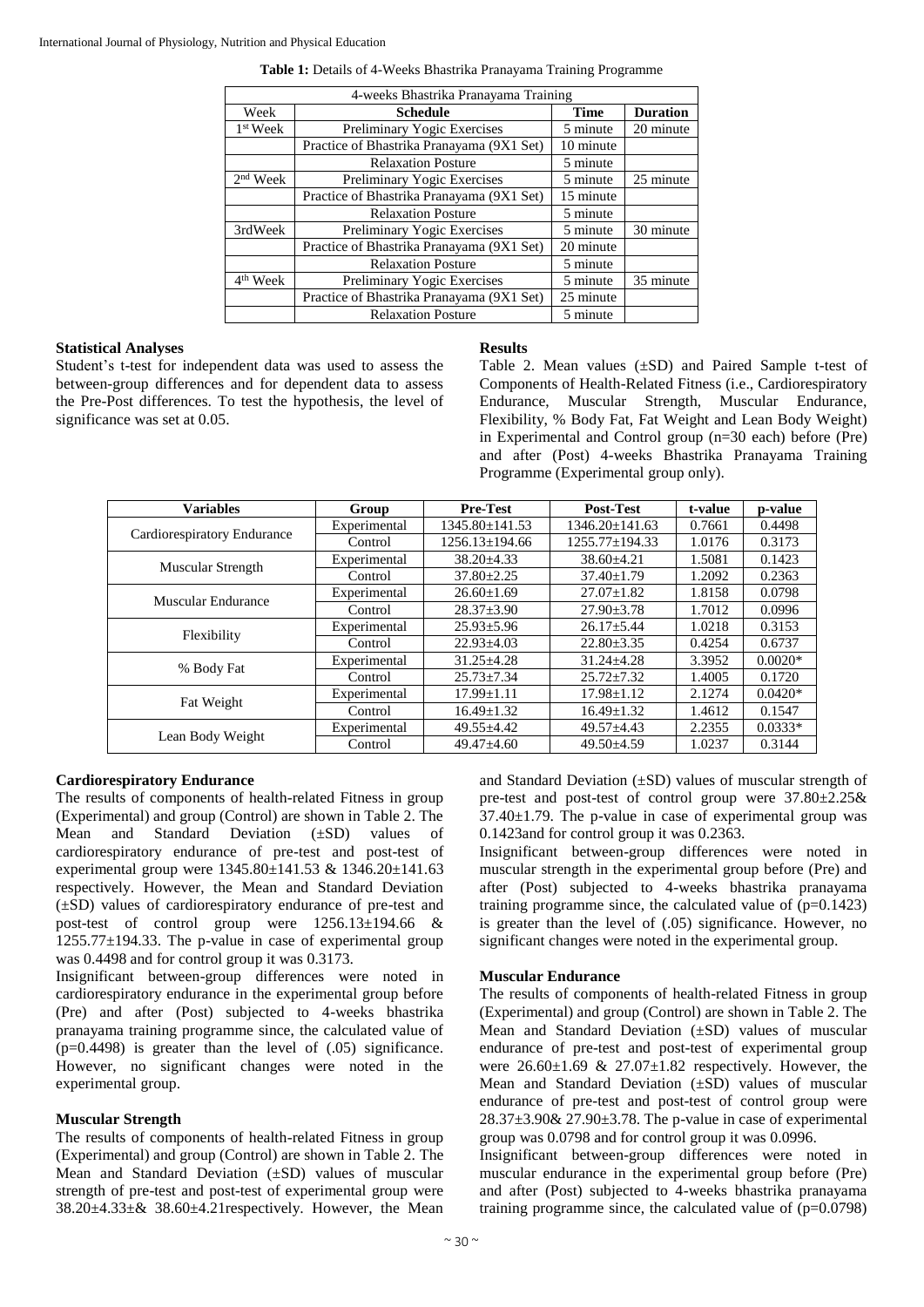International Journal of Physiology, Nutrition and Physical Education

is greater than the level of (.05) significance. However, no significant changes were noted in the experimental group.

## **Flexibility**

The results of components of health-related Fitness in group (Experimental) and group (Control) are shown in Table 2. The Mean and Standard Deviation (±SD) values of flexibility of pre-test and post-test of experimental group were  $25.93\pm5.96\pm\& 26.17\pm5.44$ respectively. However, the Mean and Standard Deviation  $(\pm SD)$  values of flexibility of pre-test and post-test of control group were  $22.93\pm4.03$  &  $22.80\pm3.35$ . The p-value in case of experimental group was 0.3153 and for control group it was 0.6737.

Insignificant between-group differences were noted in flexibility in the experimental group before (Pre) and after (Post) subjected to 4-weeks bhastrika pranayama training programme since, the calculated value of (p=0.3153) is greater than the level of (.05) significance. However, no significant changes were noted in the experimental group.

## **% Body Fat**

The results of components of health-related Fitness in group (Experimental) and group (Control) are shown in Table 2. The Mean and Standard Deviation (±SD) values of % body fat of pre-test and post-test of experimental group were  $31.25\pm4.28\pm8.31.24\pm4.28$  respectively. However, the Mean and Standard Deviation  $(\pm SD)$  values of % body fat of pretest and post-test of control group were 25.73±7.34&  $25.72 \pm 7.32$ . The p-value in case of experimental group was 0.0020\*and for control group it was 0.1720.

Significant between-group differences were noted in % body fat in the experimental group before (Pre) and after (Post) subjected to 4-weeks bhastrika pranayama training programme since, the calculated value of  $(p=0.0020^*)$  is less than the level of (.05) significance. However, significant changes were noted in the experimental group.

## **Fat Weight**

The results of components of health-related Fitness in group (Experimental) and group (Control) are shown in Table 2. The Mean and Standard Deviation (±SD) values of fat weight of pre-test and post-test of experimental group were 17.99±1.11 & 17.98±1.12 respectively. However, the Mean and Standard Deviation  $(\pm SD)$  values of fat weight of pre-test and post-test of control group were  $16.49 \pm 1.32 \& 16.49 \pm 1.32$ . The p-value in case of experimental group was 0.0420\*and for control group it was 0.1547.

Significant between-group differences were noted in fat weight in the experimental group before (Pre) and after (Post) subjected to 4-weeks bhastrika pranayama training programme since, the calculated value of  $(p=0.0420^*)$  is less than the level of (.05) significance. However, significant changes were noted in the experimental group.

## **Lean Body Weight**

The results of components of health-related Fitness in group (Experimental) and group (Control) are shown in Table 2. The Mean and Standard Deviation  $(\pm SD)$  values of lean body weight of pre-test and post-test of experimental group were 49.55 $\pm$ 4.42 & 49.57 $\pm$ 4.43 respectively. However, the Mean and Standard Deviation (±SD) values of lean body weight of pre-test and post-test of control group were  $49.47 \pm 4.60 \&$  $49.50 \pm 4.59$ . The p-value in case of experimental group was 0.0333\* and for control group it was 0.3144.

Significant between-group differences were noted in lean body weight in the experimental group before (Pre) and after (Post) subjected to 4-weeks bhastrika pranayama training programme since, the calculated value of  $(p=0.0333*)$  is less than the level of (.05) significance. However, significant changes were noted in the experimental group.



**Fig 1:** Mean values of Components of Health-Related Fitness (i.e., Cardiorespiratory Endurance, Muscular Strength, Muscular Endurance, Flexibility, % Body Fat, Fat Weight and Lean Body Weight) in Experimental and Control group (n=30 each) before (Pre) and after (Post) 4 weeks Bhastrika Pranayama Training Programme (Experimental group only).